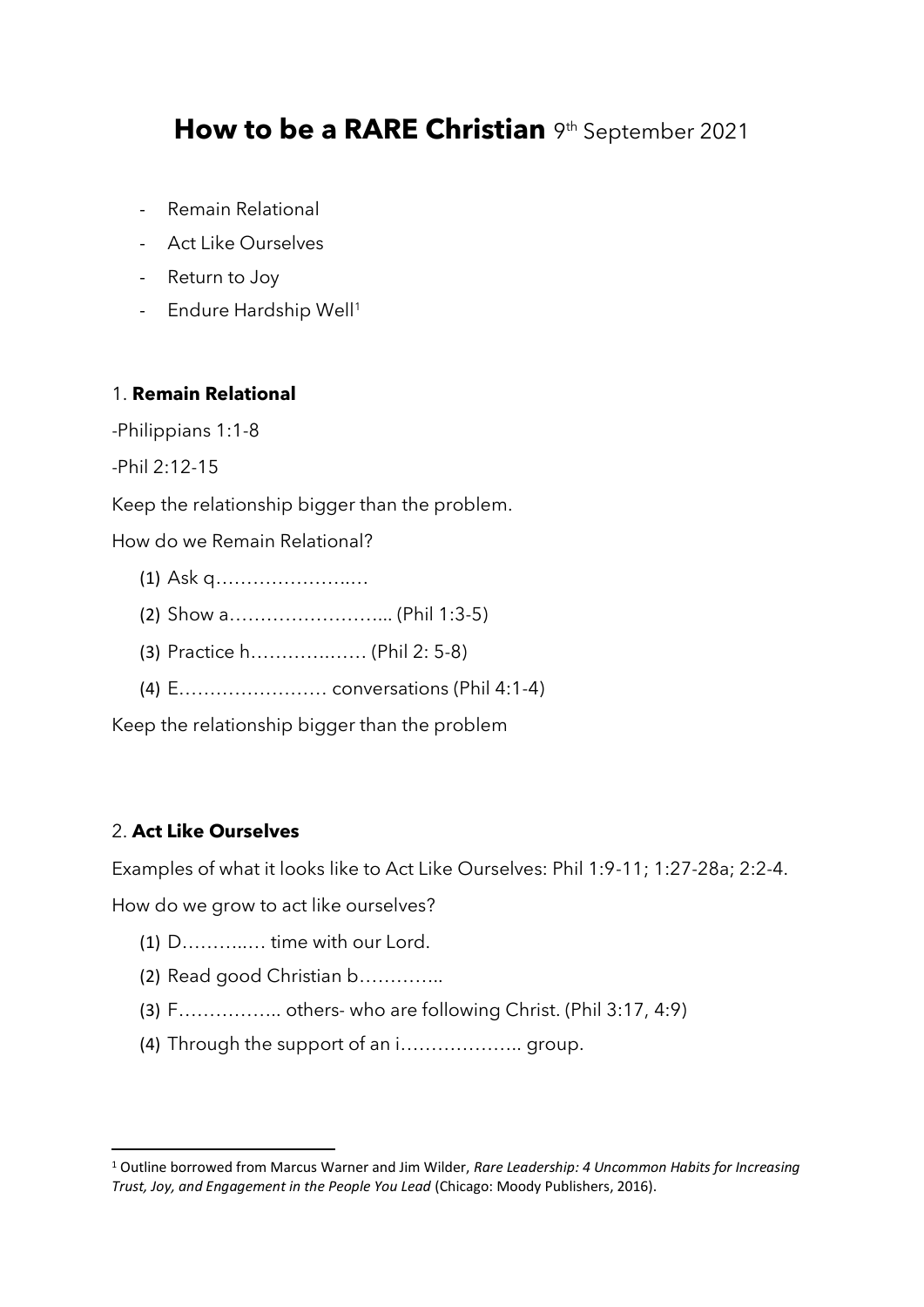## 3. **Return to Joy**

Have you noticed how often Paul speaks of joy or rejoicing? Phil 1:4; 1:18; 1:25b; 2:2; 2:17; 2:18; 4:1; 4:4. We return to joy-

- (1) When we name the e………………
- (2) Ask God for a new p…………………
- (3) Create a new p………………… of thinking.

We see Paul state this twice: Phil 2:3-5, and 4:6-8.

## 4. **Endure Hardship Well**

Phil 1:12-14 and 1:18b-20.

How do we learn to endure hardship well?

How do we expand our capacity?

- (1) I………………... (James 1:2-4; Matthew 5:11-12)
- (2) I………………… Phil 1:19.
- (3) I………………… Phil 1:27a; 3:20.
- (4) Rest.

## **Small group discussion questions:**

Remain Relational

- 1. Think back to a time when a conversation did not go well… talk over how you might have used questions to remain relational in the midst of the tension.
- 2. Share with one another some ideas for how you can show appreciation to others in this week ahead. How would you explain the connection between showing appreciation and remaining relational?
- 3. What are some practical ways that you might be able to "wash up for Jesus" in this week ahead? (Practice humility)
- 4. Have a go at role play- try practicing the art of enveloping conversations. It takes some prior thought to address difficult issues in this way. What might it look like for you?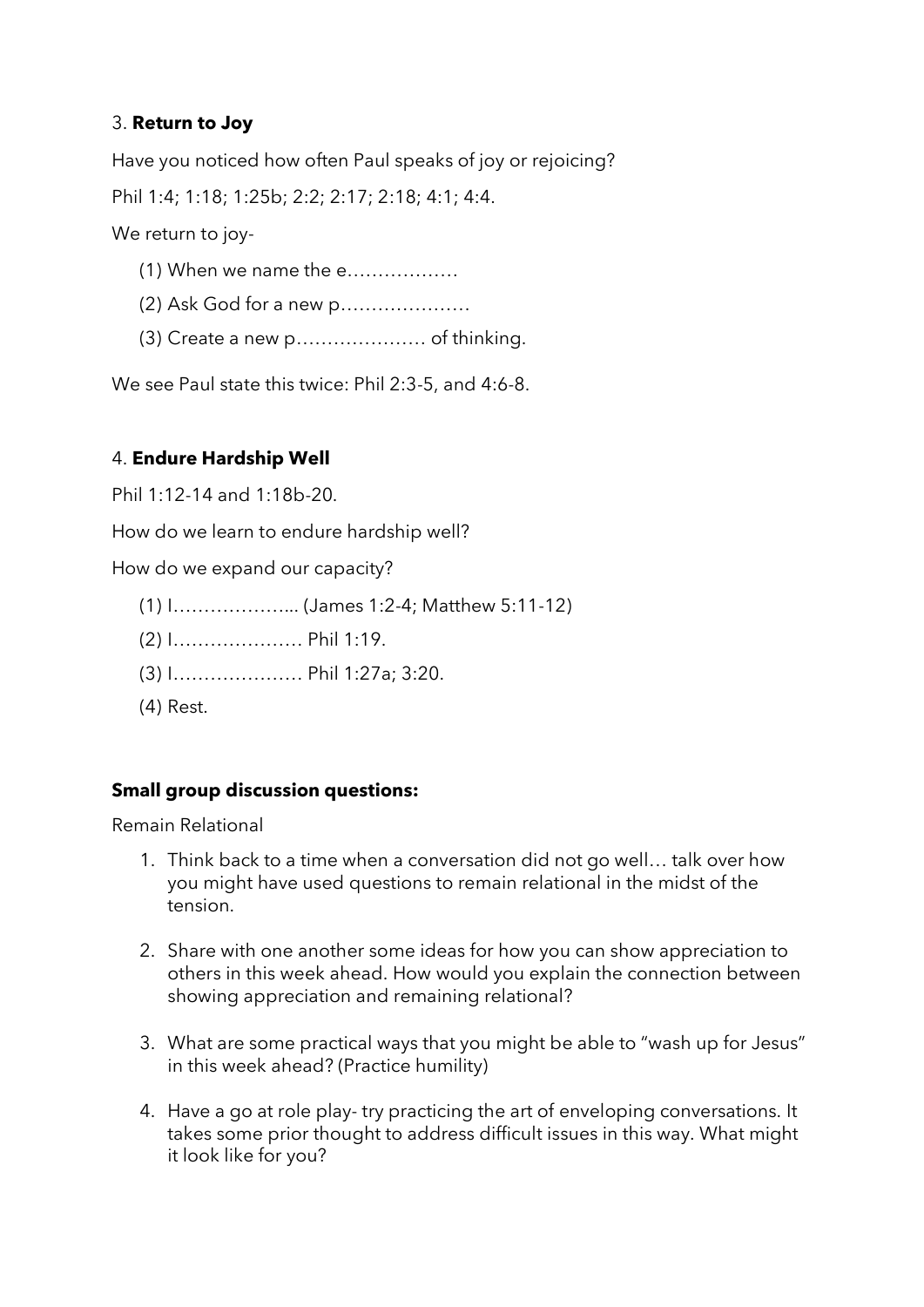### Act Like Ourselves

- 1. Look back over the verses from Philippians used in the study to describe what it means to "Act like ourselves." Talk over how these passages describe our identity.
- 2. Share with one another how you take daily time with your Lord. Note down ways that you can learn from others to practice this spiritual discipline.
- 3. What good Christian books have you been reading lately- share your suggestions with others in the group.
- 4. Read together Phil 3:17 and 4:9. Discuss what it looks like for us to follow Paul's example. Share with one another an example of a godly leader who you look up to. Talk over what it can look like to follow their example.
- 5. Talk over ways that you have seen accountability be both beneficial and a little too heavy handed. Discuss how a focus in a small group upon identity might be even more helpful in learning together what it means to act like ourselves.

### Return to Joy

- 1. Review the times where Paul speaks of joy and rejoicing in Philippians (listed above). Discuss how you think he was able to remain joyful in the face of opposition and persecution?
- 2. Read together Phil 4:6-8. Talk over what you observe of Paul making these three steps to (1) name the emotion, (2) ask God for a new perspective, and (3) create a new pattern of thinking.
- 3. Ask for the prayer of your small group for ways that you need to name an emotion (old hurts, past neglect, anger that still burns, etc), then ask God for a new perspective, and then begin to create new patterns of thinking.
- 4. Brainstorm the ways that you can repattern your thinking in this week ahead to think on what is (Phil 4:8) true, noble, right, pure, lovely, admirable, excellent, and praiseworthy?

Endure Hardship Well

1. Take time to scan the letter to the Philippians. Share together were you see Paul describe how he has learned to endure hardship well. (You could begin with Phil 1: 12-20)